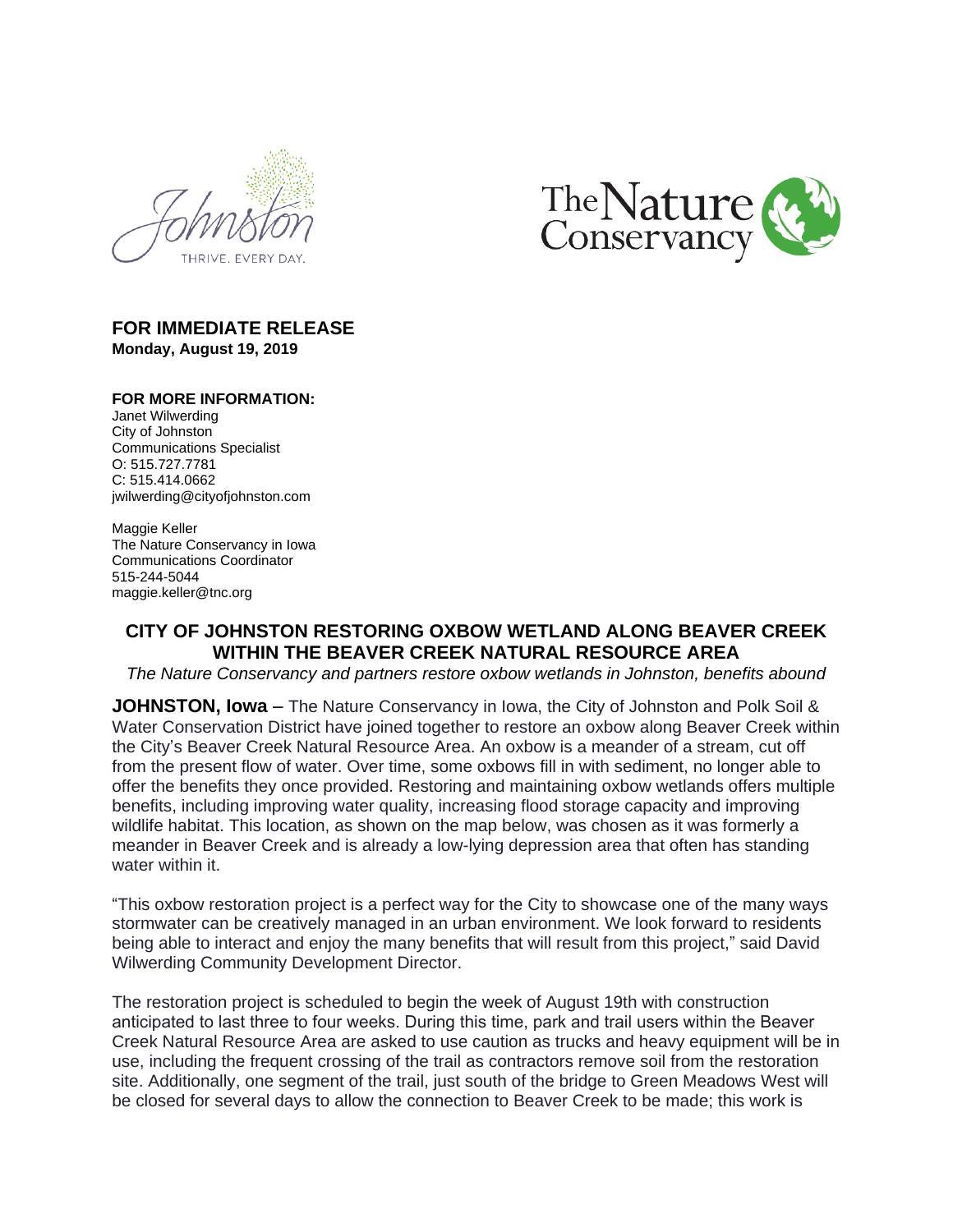scheduled for mid-September. All trail crossings/closures will be clearly marked, so users are advised to obey the construction signage.

Based on research conducted on other oxbow wetland restoration projects in Iowa, this restoration project is expected to provide the following benefits:

- Improved water quality restored oxbows have the natural ability to remove up to 90% of the nitrate entering them from floodwaters.
- Increased flood storage oxbows are shown to store up to one million gallons of water per one acre of oxbow and can divert stormwater, slowing water flow and decreasing erosion rates.
- Additional fish habitat restored oxbows provide critical habitat for young fish to grow before entering the stream as adults. Fish surveys completed in restored oxbows have found 31 species of fish thus far, most of which can be found in Des Moines streams.
- To learn more about oxbow restorations, visit [www.nature.org/IAoxbow](http://www.nature.org/IAoxbow)

The Nature [Conservancy](http://www.nature.org/IAoxbow) in Iowa jointly funded this project with a grant from the Wildlife [Conservation](http://www.nature.org/IAoxbow) Society Climate Adaptation Fund, and the City of Johnston through its stormwater utility fund with engineering and [construction](http://www.nature.org/IAoxbow) [administration](http://www.nature.org/IAoxbow) services provided by [Polk Soil and Water Conservation District.](http://www.nature.org/IAoxbow)



### *[About the Nature Conservancy:](http://www.nature.org/IAoxbow)*

*[Since 1963 The Nature Conservancy in Iowa has worked to preserve our state](http://www.nature.org/IAoxbow)'s natural landscapes through the [advancement of land and water conservation. We have project managers across the state who know and work within](http://www.nature.org/IAoxbow)  their own communities to protect and conserve private lands in urban and rural areas and work with agricultural*